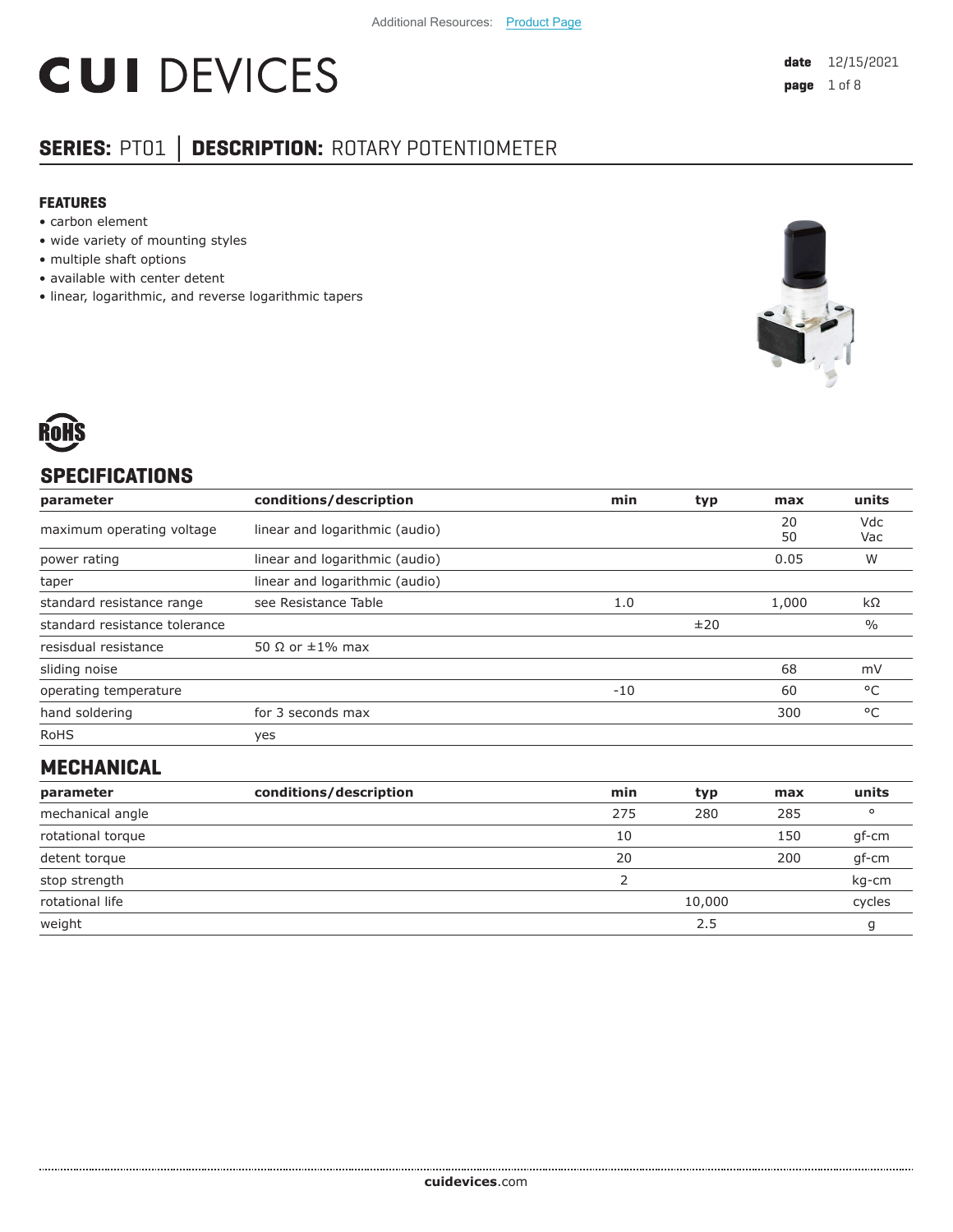#### **PART NUMBER KEY**



#### **SCHEMATIC/TAPERS**



| Resistance Table      |      |  |  |  |  |  |
|-----------------------|------|--|--|--|--|--|
| Resistance $(\Omega)$ | Code |  |  |  |  |  |
| 1,000                 | 102  |  |  |  |  |  |
| 2,000                 | 202  |  |  |  |  |  |
| 5,000                 | 502  |  |  |  |  |  |
| 10,000                | 103  |  |  |  |  |  |
| 20,000                | 203  |  |  |  |  |  |
| 50,000                | 503  |  |  |  |  |  |
| 100,000               | 104  |  |  |  |  |  |
| 200,000               | 204  |  |  |  |  |  |
| 500,000               | 504  |  |  |  |  |  |
| 1,000,000             | 105  |  |  |  |  |  |

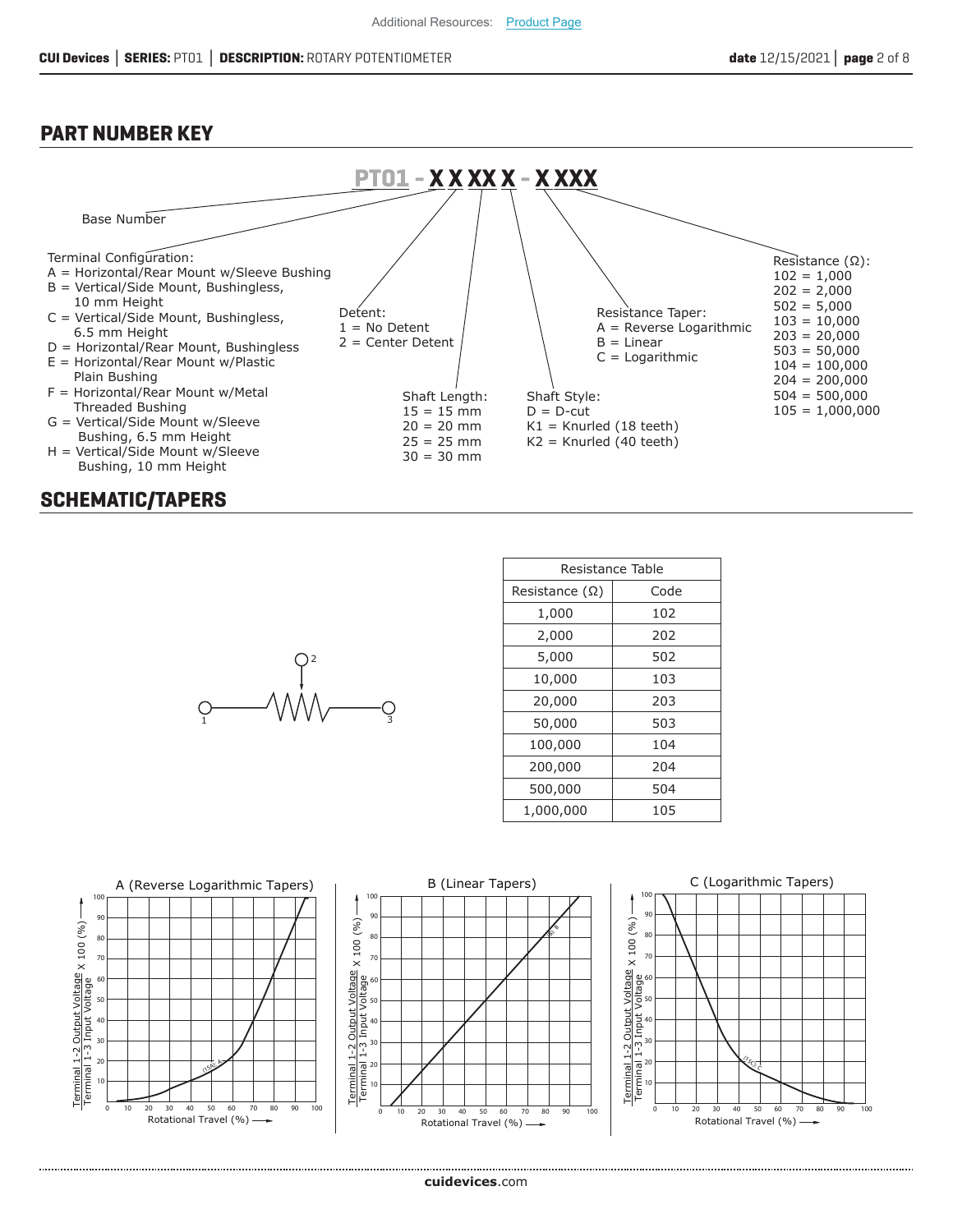#### **SHAFT TYPES**

units: mm [inch] tolerance: ±0.3 mm unless otherwise noted



|   | 15D                           | 20 <sub>D</sub> | 25 <sub>D</sub>       | 30 <sub>D</sub>                |   | 15K1    | 20K1 | 25K1                            | 30K1                           |   | 15K2    | 20K2 | 25K2            | 30K2                           |
|---|-------------------------------|-----------------|-----------------------|--------------------------------|---|---------|------|---------------------------------|--------------------------------|---|---------|------|-----------------|--------------------------------|
| - | $\overline{\phantom{0}}$<br>ᅩ | 20              | $\overline{a}$<br>ر ے | 30                             | - | -<br>15 | 20   | $\overline{\phantom{m}}$<br>ں ے | 30                             | - | -<br>⊥⊃ | 20   | $\sim$ $-$<br>ت | 30                             |
|   |                               |                 | ᆠ                     | $\overline{\phantom{a}}$<br>-- |   |         |      | $\overline{\phantom{0}}$<br>ᆠ   | $\overline{\phantom{a}}$<br>-- |   |         |      | --              | $\overline{\phantom{a}}$<br>ᅩᅩ |

#### **MECHANICAL DRAWING (HORIZONTAL/REAR MOUNT W/SLEEVE BUSHING)**

units: mm [inch] tolerance: X≤10: ±0.3 mm 10<X≤30: ±0.5 mm 30<X≤100: ±1.0 mm unless otherwise noted

| <b>ITFM</b> | <b>DESCRIPTION</b> | MATERIAL          | PLATING/COLOR |
|-------------|--------------------|-------------------|---------------|
| А           | hase               | PBT (UL94V-0)     | black         |
| в           | shaft              | PC (UL94V-0)      | black         |
|             | reed               | nickel-zinc alloy |               |
|             | bracket            | iron              | bright tin    |
| F           | terminals          | cold rolled steel | dark tin      |







Top View

**cui[devices](https://www.cuidevices.com/track?actionLabel=Datasheet-ClickThrough-HomePage&label=PT01.pdf&path=/)**.com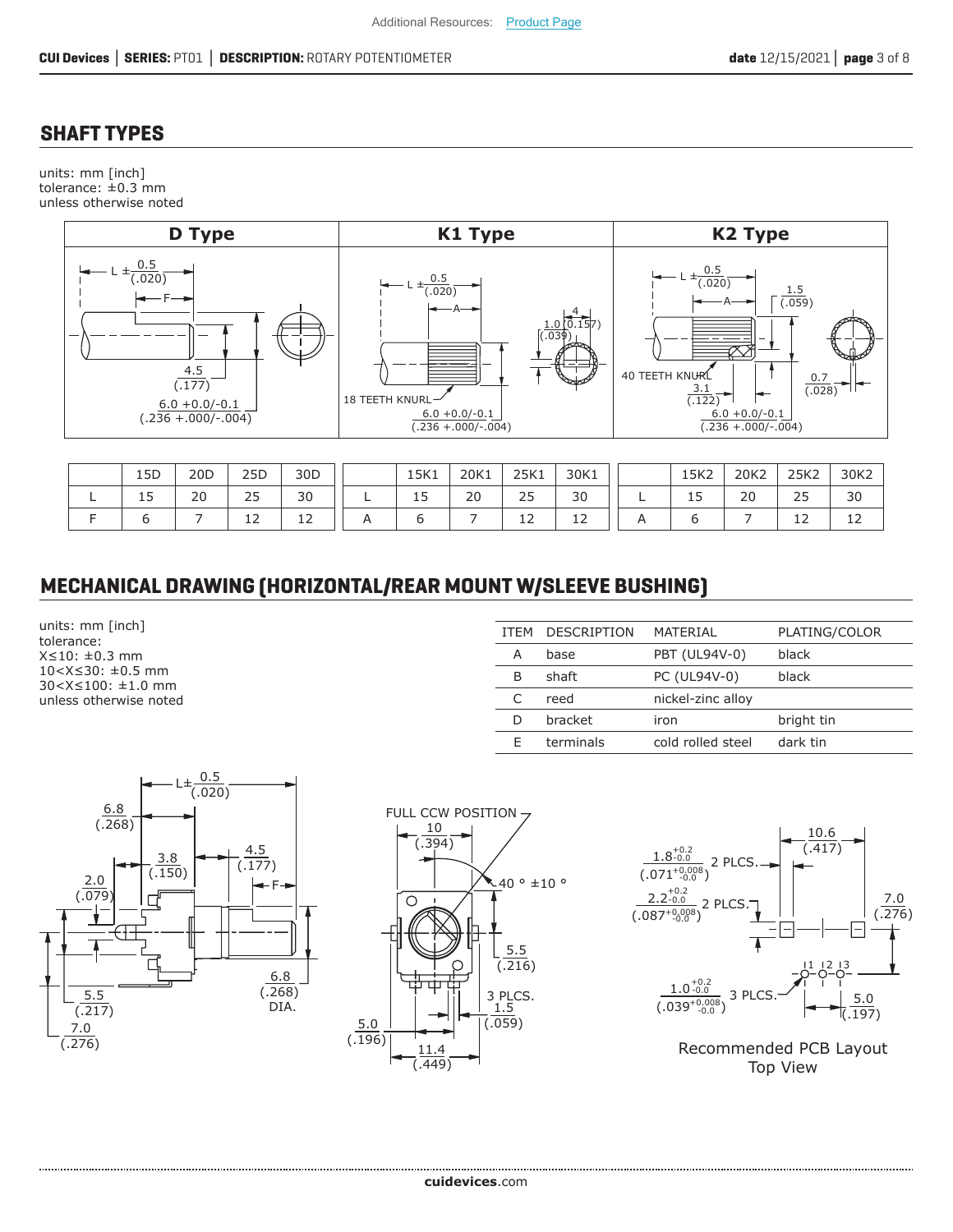#### **MECHANICAL DRAWING (VERTICAL/SIDE MOUNT, BUSHINGLESS, 10 MM HEIGHT)**

units: mm [inch] tolerance: X≤10: ±0.3 mm 10<X≤30: ±0.5 mm 30<X≤100: ±1.0 mm unless otherwise noted









Recommended PCB Layout Top View

#### **MECHANICAL DRAWING (VERTICAL/SIDE MOUNT, BUSHINGLESS, 6.5 MM HEIGHT)**

units: mm [inch] tolerance: X≤10: ±0.3 mm 10<X≤30: ±0.5 mm 30<X≤100: ±1.0 mm unless otherwise noted

| <b>ITFM</b> | <b>DESCRIPTION</b> | MATERIAL          | PLATING/COLOR |
|-------------|--------------------|-------------------|---------------|
| А           | base               | PBT (UL94V-0)     | black         |
| в           | shaft              | PC (UL94V-0)      | black         |
| C           | reed               | nickel-zinc alloy |               |
| D           | bracket            | iron              | bright tin    |
| F           | terminals          | cold rolled steel | dark tin      |







Top View

**cui[devices](https://www.cuidevices.com/track?actionLabel=Datasheet-ClickThrough-HomePage&label=PT01.pdf&path=/)**.com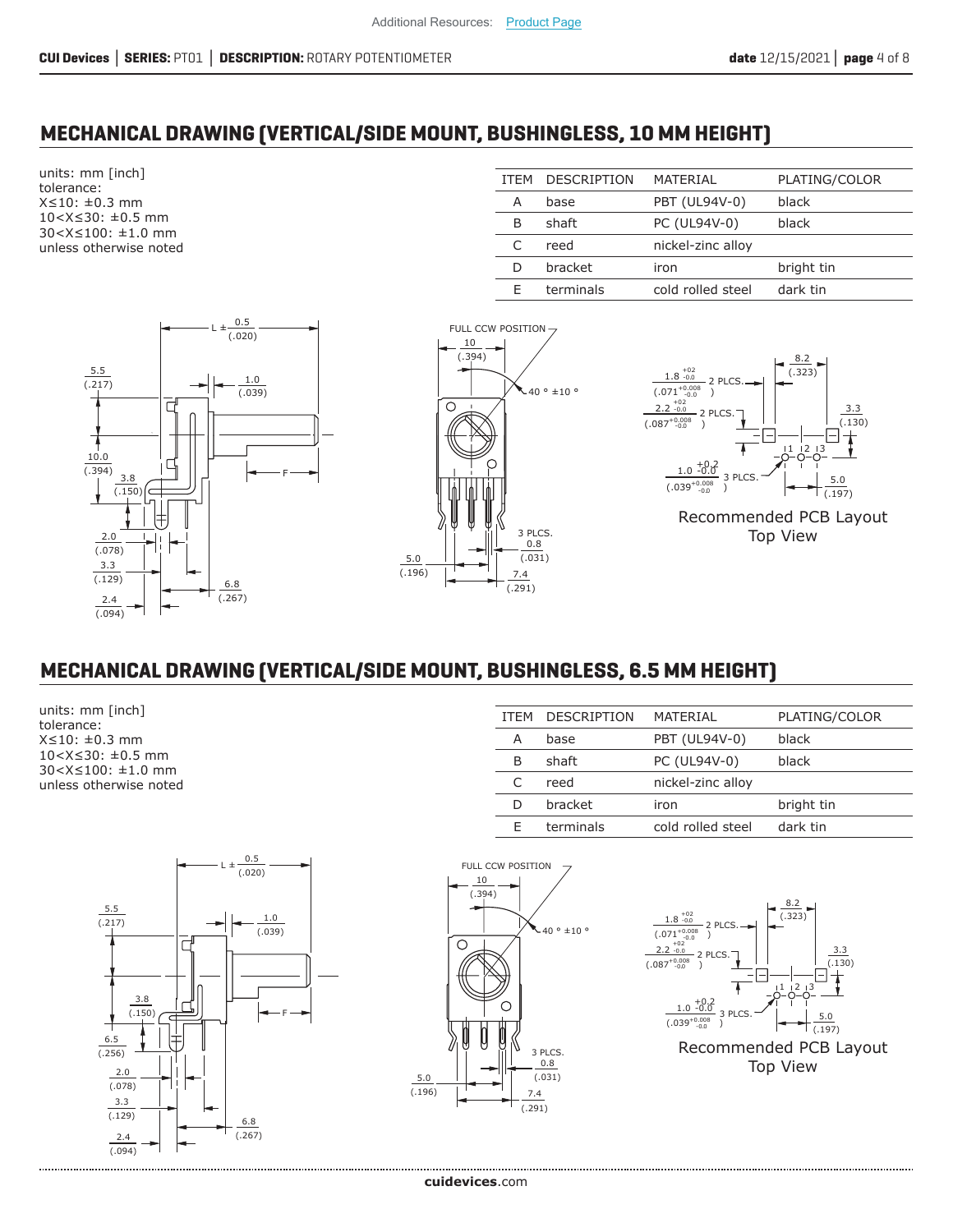#### **MECHANICAL DRAWING (HORIZONTAL/REAR MOUNT, BUSHINGLESS)**

units: mm [inch] tolerance: X≤10: ±0.3 mm 10<X≤30: ±0.5 mm 30<X≤100: ±1.0 mm unless otherwise noted

| <b>ITFM</b> | <b>DESCRIPTION</b> | MATERIAL          | PLATING/COLOR |
|-------------|--------------------|-------------------|---------------|
| Α           | base               | PBT (UL94V-0)     | black         |
| B           | shaft              | PC (UL94V-0)      | black         |
| C           | reed               | nickel-zinc alloy |               |
| D           | bracket            | iron              | bright tin    |
|             | terminals          | cold rolled steel | dark tin      |
|             |                    |                   |               |







Recommended PCB Layout Top View

#### **MECHANICAL DRAWING (HORIZONTAL/REAR MOUNT W/PLASTIC PLAIN BUSHING)**

units: mm [inch] tolerance: X≤10: ±0.3 mm 10<X≤30: ±0.5 mm 30<X≤100: ±1.0 mm unless otherwise noted



| <b>ITFM</b> | <b>DESCRIPTION</b> | MATERIAL          | PLATING/COLOR |
|-------------|--------------------|-------------------|---------------|
| Α           | base               | PBT (UL94V-0)     | black         |
| в           | shaft              | PC (UL94V-0)      | black         |
| C           | reed               | nickel-zinc alloy |               |
| D           | bracket            | iron              | bright tin    |
| F           | terminals          | cold rolled steel | dark tin      |
|             |                    |                   |               |





3 PLCS.  $\frac{5.0}{(.197)}$  $\frac{1.0_{-0.0}^{+0.2}}{(0.039_{-0.00}^{+0.008})}$ Recommended PCB Layout Top View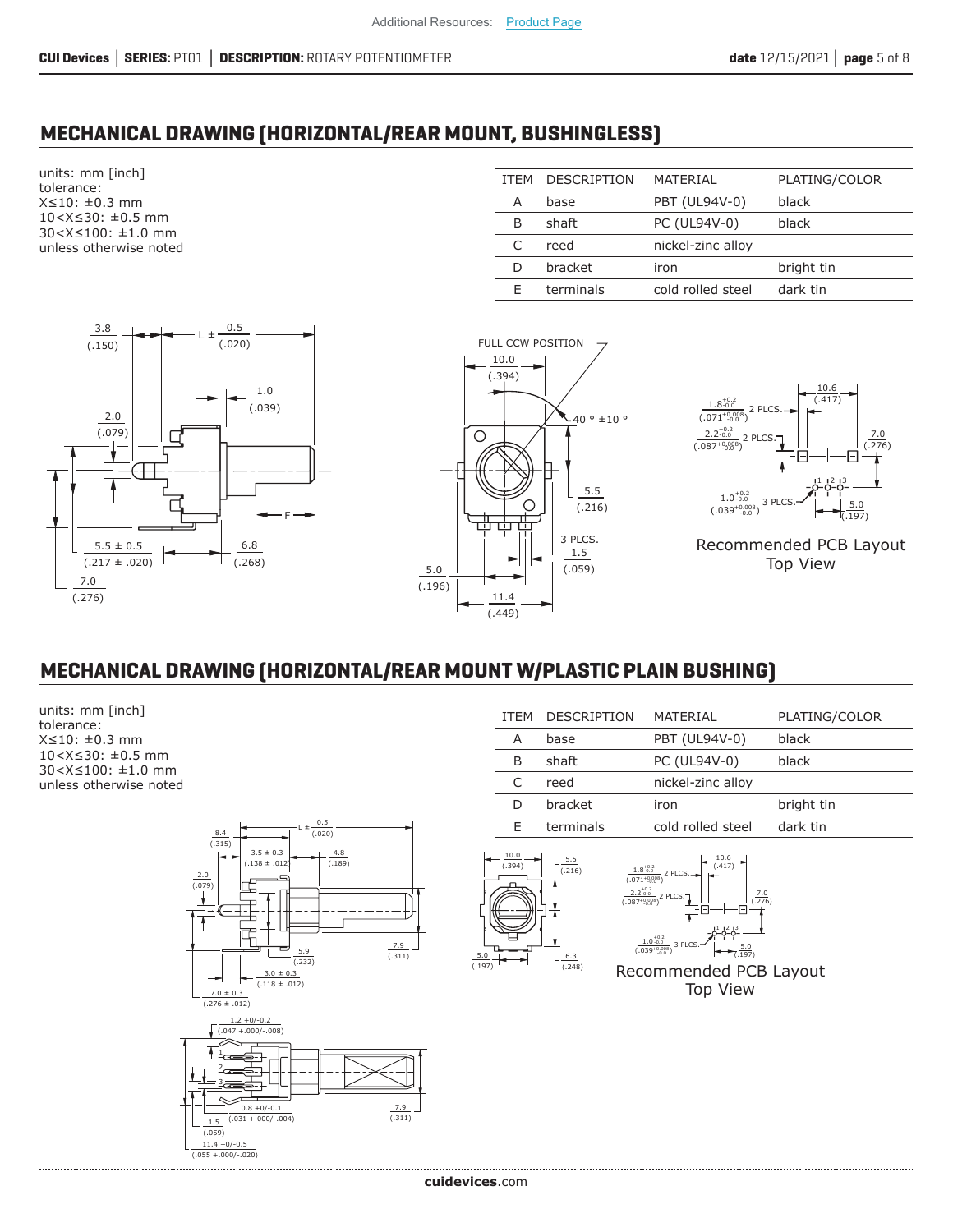5.0  $(0.197)$ 

#### **MECHANICAL DRAWING (HORIZONTAL/REAR MOUNT W/METAL THREADED BUSHING)**

units: mm [inch] tolerance: X≤10: ±0.3 mm 10<X≤30: ±0.5 mm 30<X≤100: ±1.0 mm unless otherwise noted



| Α             | base      | PBT (UL94V-0)     | black      |
|---------------|-----------|-------------------|------------|
| В             | shaft     | PC (UL94V-0)      | black      |
| C             | reed      | nickel-zinc alloy |            |
| D             | bracket   | iron              | bright tin |
| F             | terminals | cold rolled steel | dark tin   |
| 10.0<br>(394) |           | 10.6              |            |

ITEM DESCRIPTION MATERIAL PLATING/COLOR



ITEM DESCRIPTION MATERIAL PLATING/COLOR

A base PBT (UL94V-0) black B shaft PC (UL94V-0) black

D bracket iron bright tin

C reed nickel-zinc alloy

 $(0.216)$ 

6.5 .256)

Recommended PCB Layout Top View



#### **MECHANICAL DRAWING (VERTICAL/SIDE MOUNT W/SLEEVE BUSHING, 6.5 MM HEIGHT)**

units: mm [inch] tolerance: X≤10: ±0.3 mm 10<X≤30: ±0.5 mm 30<X≤100: ±1.0 mm unless otherwise noted









Recommended PCB Layout Top View

**cui[devices](https://www.cuidevices.com/track?actionLabel=Datasheet-ClickThrough-HomePage&label=PT01.pdf&path=/)**.com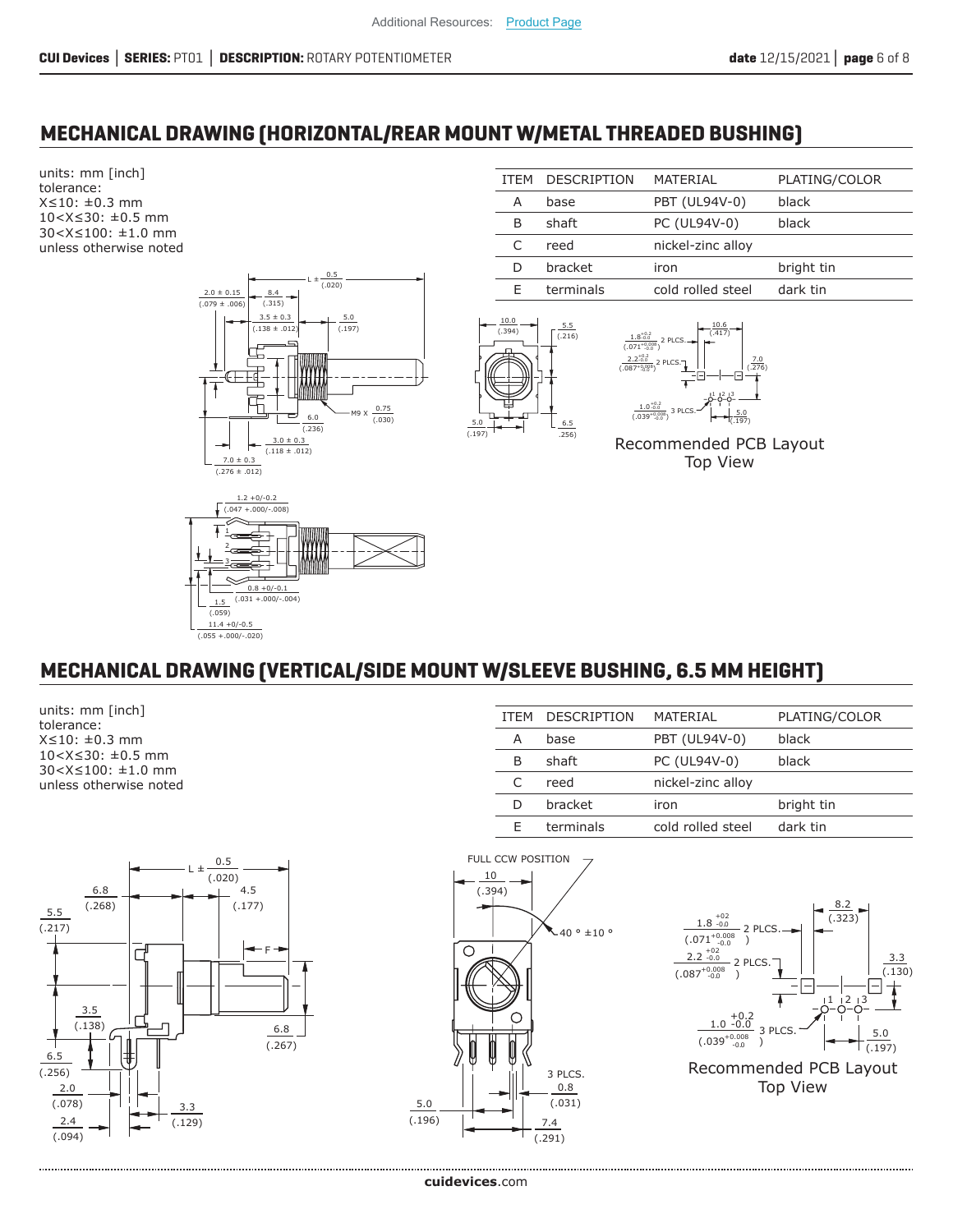#### **MECHANICAL DRAWING (VERTICAL/SIDE MOUNT W/SLEEVE BUSHING, 10 MM HEIGHT)**

units: mm [inch] tolerance: X≤10: ±0.3 mm 10<X≤30: ±0.5 mm 30<X≤100: ±1.0 mm unless otherwise noted









Recommended PCB Layout Top View

#### **MOUNTING HARDWARE**

units: mm [inch]



Note: Hex nut and washer supplied with threaded bushing version.